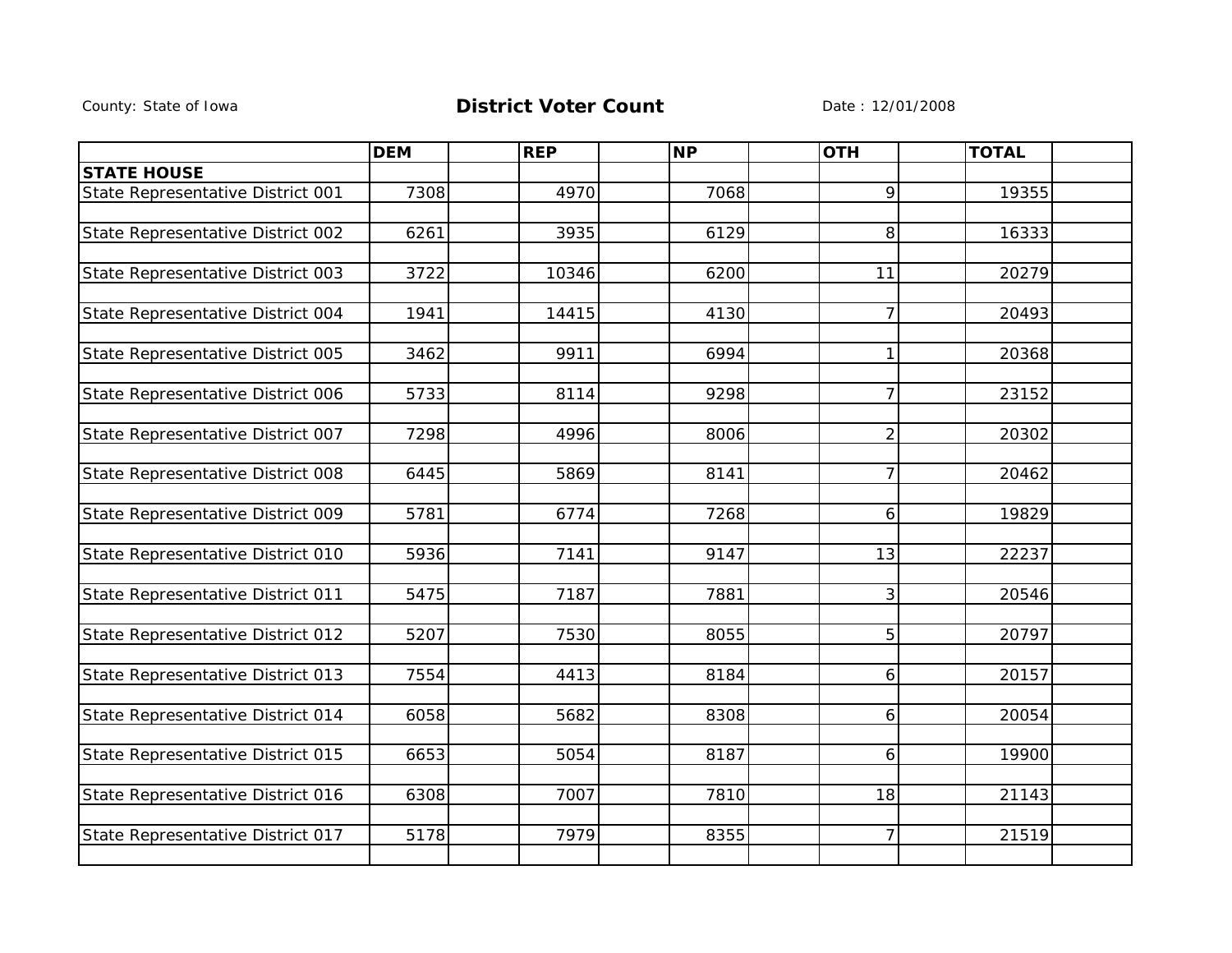|                                   | <b>DEM</b> | <b>REP</b> | <b>NP</b> | <b>OTH</b>     | <b>TOTAL</b> | Page 2 |
|-----------------------------------|------------|------------|-----------|----------------|--------------|--------|
| State Representative District 018 | 5708       | 5844       | 8477      | 5              | 20034        |        |
|                                   |            |            |           |                |              |        |
| State Representative District 019 | 6703       | 5852       | 8182      | 43             | 20780        |        |
|                                   |            |            |           |                |              |        |
| State Representative District 020 | 7102       | 6916       | 9041      | 14             | 23073        |        |
|                                   |            |            |           |                |              |        |
| State Representative District 021 | 6989       | 4349       | 7237      | 8              | 18583        |        |
|                                   | 9594       | 2355       | 6746      | 9              |              |        |
| State Representative District 022 |            |            |           |                | 18704        |        |
| State Representative District 023 | 6722       | 4629       | 9069      | 11             | 20431        |        |
|                                   |            |            |           |                |              |        |
| State Representative District 024 | 5929       | 5463       | 8145      | 3              | 19540        |        |
|                                   |            |            |           |                |              |        |
| State Representative District 025 | 9026       | 4238       | 8356      | 11             | 21631        |        |
|                                   |            |            |           |                |              |        |
| State Representative District 026 | 7459       | 3754       | 7979      | $\overline{4}$ | 19196        |        |
|                                   |            |            |           |                |              |        |
| State Representative District 027 | 9608       | 3750       | 7022      | 9              | 20389        |        |
| State Representative District 028 | 9124       | 4242       | 7203      | 4              | 20573        |        |
|                                   |            |            |           |                |              |        |
| State Representative District 029 | 9397       | 5995       | 8481      | 21             | 23894        |        |
|                                   |            |            |           |                |              |        |
| State Representative District 030 | 12641      | 6150       | 10294     | 31             | 29116        |        |
|                                   |            |            |           |                |              |        |
| State Representative District 031 | 7425       | 5122       | 8912      | 6              | 21465        |        |
|                                   |            |            |           |                |              |        |
| State Representative District 032 | 6788       | 6377       | 8851      | 9              | 22025        |        |
|                                   |            |            |           |                |              |        |
| State Representative District 033 | 9149       | 3543       | 8146      | 32             | 20870        |        |
| State Representative District 034 | 8735       | 4518       | 7785      | 15             | 21053        |        |
|                                   |            |            |           |                |              |        |
| State Representative District 035 | 8040       | 6871       | 9139      | $\overline{7}$ | 24057        |        |
|                                   |            |            |           |                |              |        |
| State Representative District 036 | 7978       | 7533       | 9914      | 15             | 25440        |        |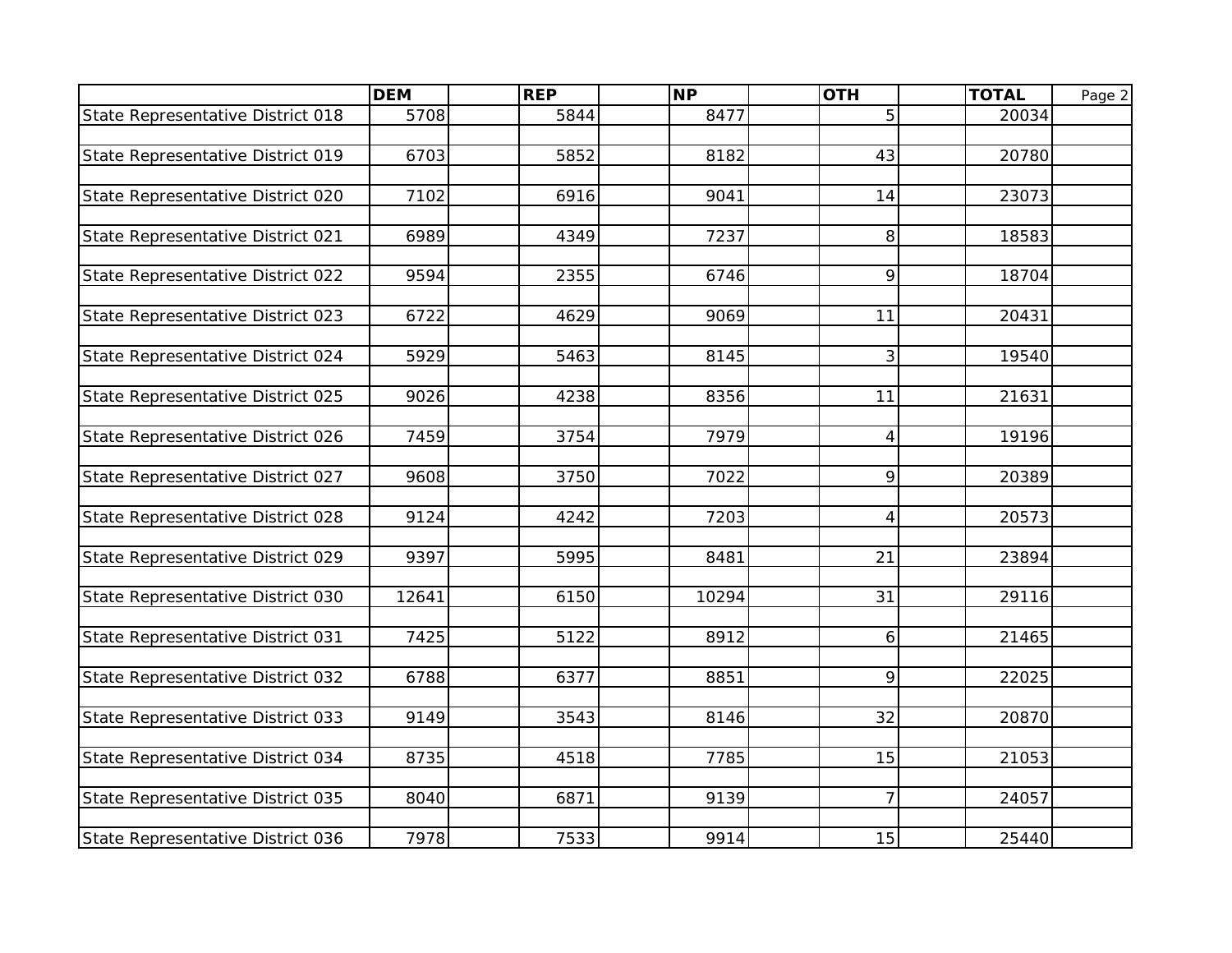|                                   | <b>DEM</b> | <b>REP</b> | <b>NP</b> | <b>OTH</b>     | <b>TOTAL</b> | Page 3 |
|-----------------------------------|------------|------------|-----------|----------------|--------------|--------|
| State Representative District 037 | 7735       | 6989       | 8388      | 17             | 23129        |        |
|                                   |            |            |           |                |              |        |
| State Representative District 038 | 8991       | 4926       | 6465      | 19             | 20401        |        |
|                                   |            |            |           |                |              |        |
| State Representative District 039 | 6317       | 5693       | 9239      | 10             | 21259        |        |
|                                   |            |            |           |                |              |        |
| State Representative District 040 | 5537       | 7596       | 7641      | 9              | 20783        |        |
|                                   |            |            |           |                |              |        |
| State Representative District 041 | 8640       | 5678       | 6686      | 10             | 21014        |        |
| State Representative District 042 | 9611       | 7045       | 8097      | 13             | 24766        |        |
|                                   |            |            |           |                |              |        |
| State Representative District 043 | 6722       | 5754       | 7413      | 5              | 19894        |        |
|                                   |            |            |           |                |              |        |
| State Representative District 044 | 5708       | 7029       | 8167      | $\overline{7}$ | 20911        |        |
|                                   |            |            |           |                |              |        |
| State Representative District 045 | 10005      | 7251       | 13843     | 141            | 31240        |        |
|                                   |            |            |           |                |              |        |
| State Representative District 046 | 9620       | 6782       | 9713      | 47             | 26162        |        |
|                                   |            |            |           |                |              |        |
| State Representative District 047 | 9328       | 12440      | 13859     | 21             | 35648        |        |
|                                   |            |            |           |                |              |        |
| State Representative District 048 | 7331       | 5048       | 7966      | 16             | 20361        |        |
| State Representative District 049 | 8015       | 4837       | 6948      | 13             | 19813        |        |
|                                   |            |            |           |                |              |        |
| State Representative District 050 | 5287       | 5982       | 7560      | 5              | 18834        |        |
|                                   |            |            |           |                |              |        |
| State Representative District 051 | 6616       | 4845       | 8631      | 13             | 20105        |        |
|                                   |            |            |           |                |              |        |
| State Representative District 052 | 4649       | 6336       | 7621      | $\overline{4}$ | 18610        |        |
|                                   |            |            |           |                |              |        |
| State Representative District 053 | 5054       | 8072       | 7991      | $\overline{2}$ | 21119        |        |
|                                   |            |            |           |                |              |        |
| State Representative District 054 | 6163       | 6498       | 7964      | 9              | 20634        |        |
|                                   |            |            |           |                |              |        |
| State Representative District 055 | 5581       | 6588       | 6926      | $\overline{7}$ | 19102        |        |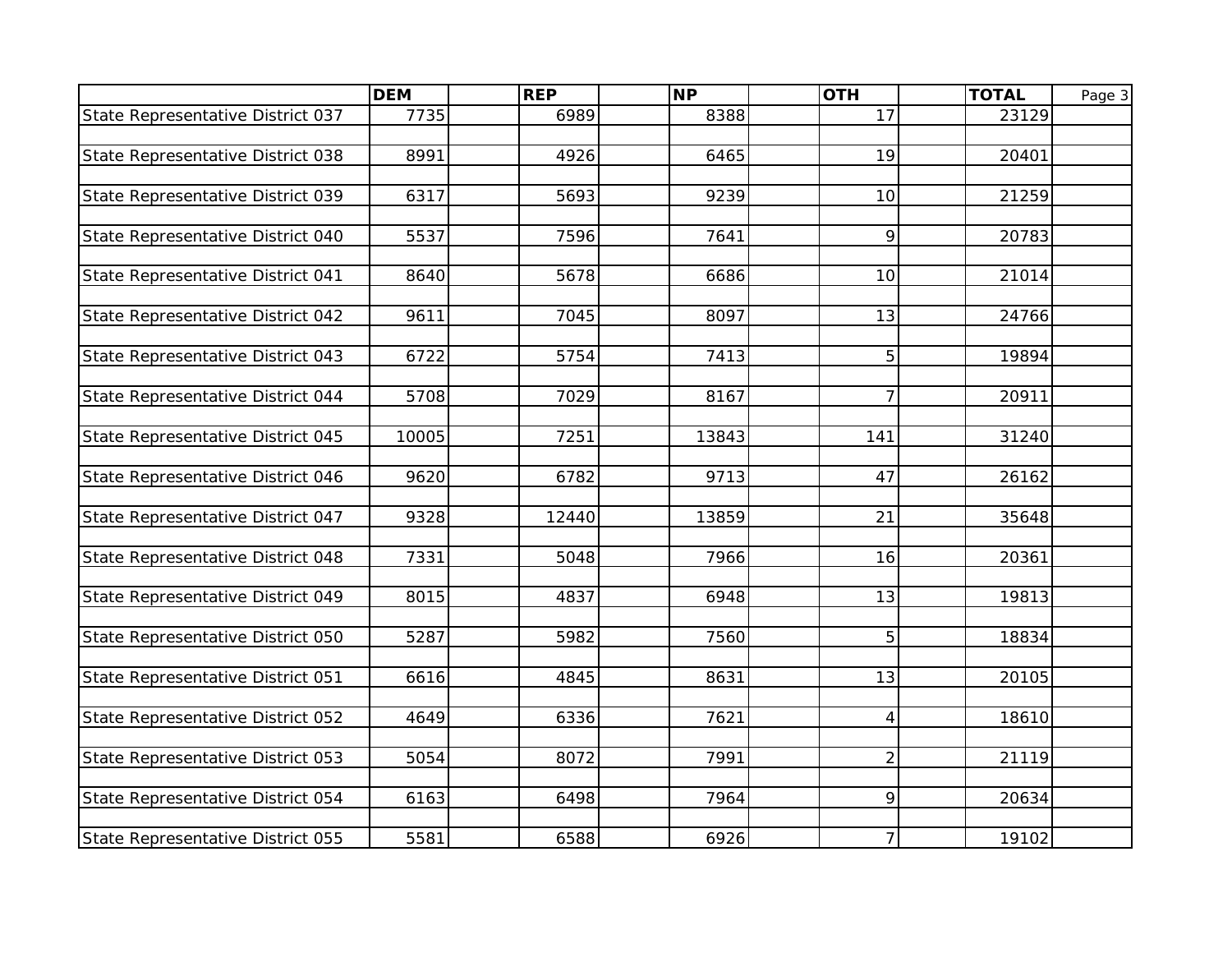|                                   | <b>DEM</b> | <b>REP</b> | $\overline{\mathsf{NP}}$ | <b>OTH</b> | <b>TOTAL</b> | Page 4 |
|-----------------------------------|------------|------------|--------------------------|------------|--------------|--------|
| State Representative District 056 | 6355       | 6552       | 6505                     | 6          | 19418        |        |
|                                   |            |            |                          |            |              |        |
| State Representative District 057 | 5155       | 8692       | 7526                     | 6          | 21379        |        |
|                                   |            |            |                          |            |              |        |
| State Representative District 058 | 5622       | 7379       | 7436                     | 8          | 20445        |        |
|                                   |            |            |                          |            |              |        |
| State Representative District 059 | 8184       | 8234       | 6301                     | 12         | 22731        |        |
|                                   |            |            |                          |            |              |        |
| State Representative District 060 | 7975       | 8370       | 7644                     | 21         | 24010        |        |
| State Representative District 061 | 11821      | 5489       | 5573                     | 20         | 22903        |        |
|                                   |            |            |                          |            |              |        |
| State Representative District 062 | 9308       | 3506       | 5906                     | 15         | 18735        |        |
|                                   |            |            |                          |            |              |        |
| State Representative District 063 | 8512       | 9376       | 7491                     | 14         | 25393        |        |
|                                   |            |            |                          |            |              |        |
| State Representative District 064 | 9923       | 5430       | 6421                     | 21         | 21795        |        |
|                                   |            |            |                          |            |              |        |
| State Representative District 065 | 9369       | 3275       | 6143                     | 20         | 18807        |        |
|                                   |            |            |                          |            |              |        |
| State Representative District 066 | 10164      | 2314       | 5166                     | 24         | 17668        |        |
| State Representative District 067 | 10349      | 4827       | 7053                     | 13         | 22242        |        |
|                                   |            |            |                          |            |              |        |
| State Representative District 068 | 9963       | 3962       | 6065                     | 10         | 20000        |        |
|                                   |            |            |                          |            |              |        |
| State Representative District 069 | 9797       | 11912      | 10259                    | 20         | 31988        |        |
|                                   |            |            |                          |            |              |        |
| State Representative District 070 | 9268       | 10808      | 9921                     | 23         | 30020        |        |
|                                   |            |            |                          |            |              |        |
| State Representative District 071 | 6572       | 8421       | 8069                     | 3          | 23065        |        |
|                                   |            |            |                          |            |              |        |
| State Representative District 072 | 6484       | 6574       | 7058                     | 6          | 20122        |        |
|                                   |            |            |                          | 5          |              |        |
| State Representative District 073 | 7848       | 7372       | 8391                     |            | 23616        |        |
| State Representative District 074 | 8369       | 6926       | 8026                     | 10         | 23331        |        |
|                                   |            |            |                          |            |              |        |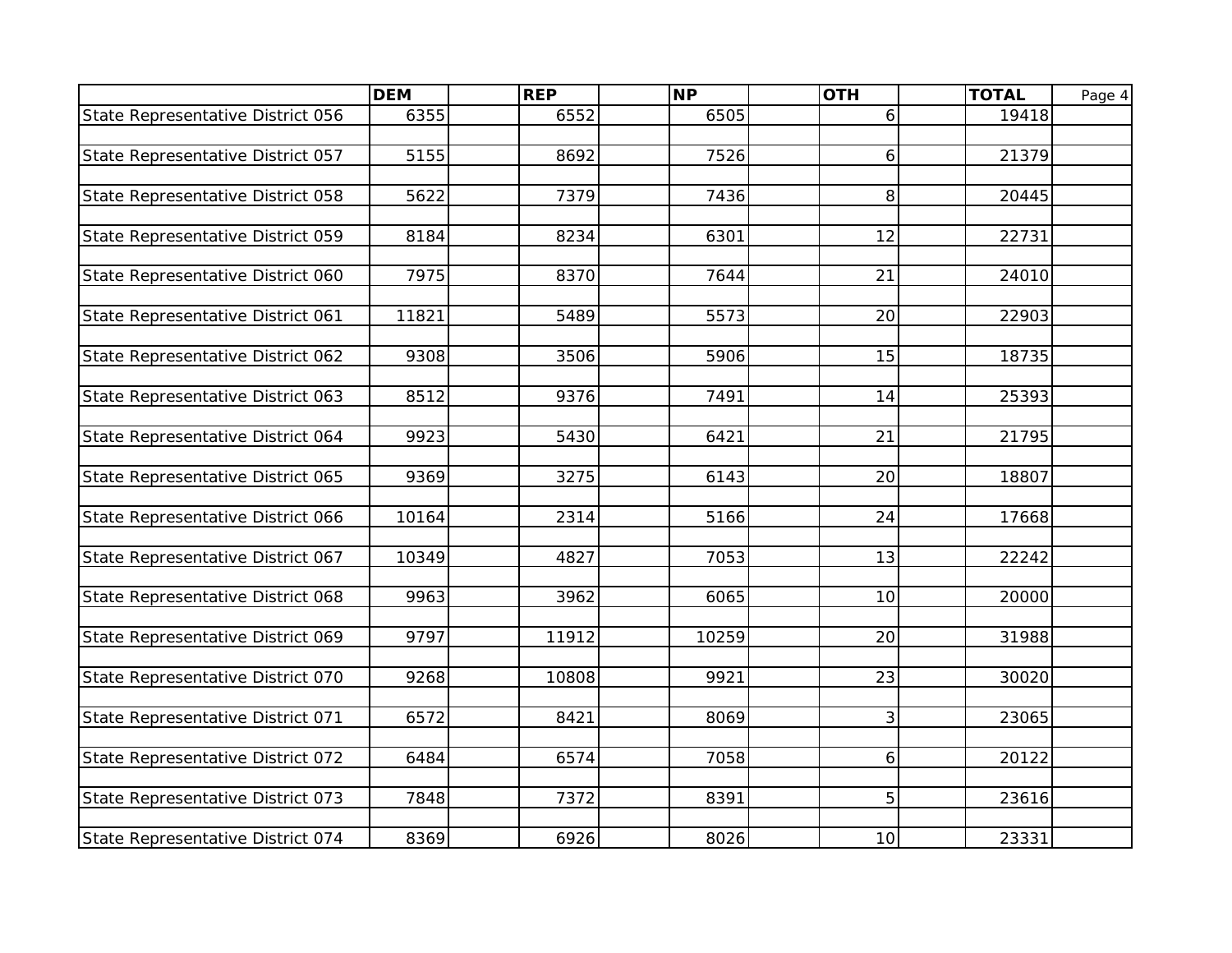|                                   | <b>DEM</b> | <b>REP</b> | $\overline{\mathsf{NP}}$ | <b>OTH</b>      | <b>TOTAL</b> | Page 5 |
|-----------------------------------|------------|------------|--------------------------|-----------------|--------------|--------|
| State Representative District 075 | 7692       | 6657       | 8000                     | 15              | 22364        |        |
|                                   |            |            |                          |                 |              |        |
| State Representative District 076 | 6732       | 6108       | 8274                     | 3               | 21117        |        |
|                                   |            |            |                          |                 |              |        |
| State Representative District 077 | 13081      | 4968       | 11813                    | 89              | 29951        |        |
|                                   |            |            |                          |                 |              |        |
| State Representative District 078 | 14526      | 4346       | 8500                     | 56              | 27428        |        |
|                                   |            |            |                          |                 |              |        |
| State Representative District 079 | 6415       | 5458       | 9031                     | 3               | 20907        |        |
|                                   |            |            |                          |                 |              |        |
| State Representative District 080 | 6479       | 6478       | 7571                     | $\overline{4}$  | 20532        |        |
|                                   |            |            |                          |                 |              |        |
| State Representative District 081 | 7897       | 6328       | 9141                     | 14              | 23380        |        |
| State Representative District 082 | 6429       | 8277       | 9939                     | 10 <sup>1</sup> | 24655        |        |
|                                   |            |            |                          |                 |              |        |
| State Representative District 083 | 6494       | 5985       | 9514                     | 9               | 22002        |        |
|                                   |            |            |                          |                 |              |        |
| State Representative District 084 | 6928       | 5916       | 10045                    | $\overline{2}$  | 22891        |        |
|                                   |            |            |                          |                 |              |        |
| State Representative District 085 | 8002       | 4936       | 9683                     | 8               | 22629        |        |
|                                   |            |            |                          |                 |              |        |
| State Representative District 086 | 8250       | 3164       | 8228                     | 15              | 19657        |        |
|                                   |            |            |                          |                 |              |        |
| State Representative District 087 | 7524       | 5598       | 6632                     | $\overline{7}$  | 19761        |        |
|                                   |            |            |                          |                 |              |        |
| State Representative District 088 | 9969       | 3955       | 6251                     | 11              | 20186        |        |
|                                   |            |            |                          |                 |              |        |
| State Representative District 089 | 6022       | 7109       | 7754                     | 12              | 20897        |        |
| State Representative District 090 | 7308       | 6607       | 8012                     | 16              | 21943        |        |
|                                   |            |            |                          |                 |              |        |
| State Representative District 091 | 5623       | 6321       | 7859                     | 5               | 19808        |        |
|                                   |            |            |                          |                 |              |        |
| State Representative District 092 | 9375       | 3064       | 6654                     | 18              | 19111        |        |
|                                   |            |            |                          |                 |              |        |
| State Representative District 093 | 9640       | 3946       | 5908                     | $\overline{4}$  | 19498        |        |